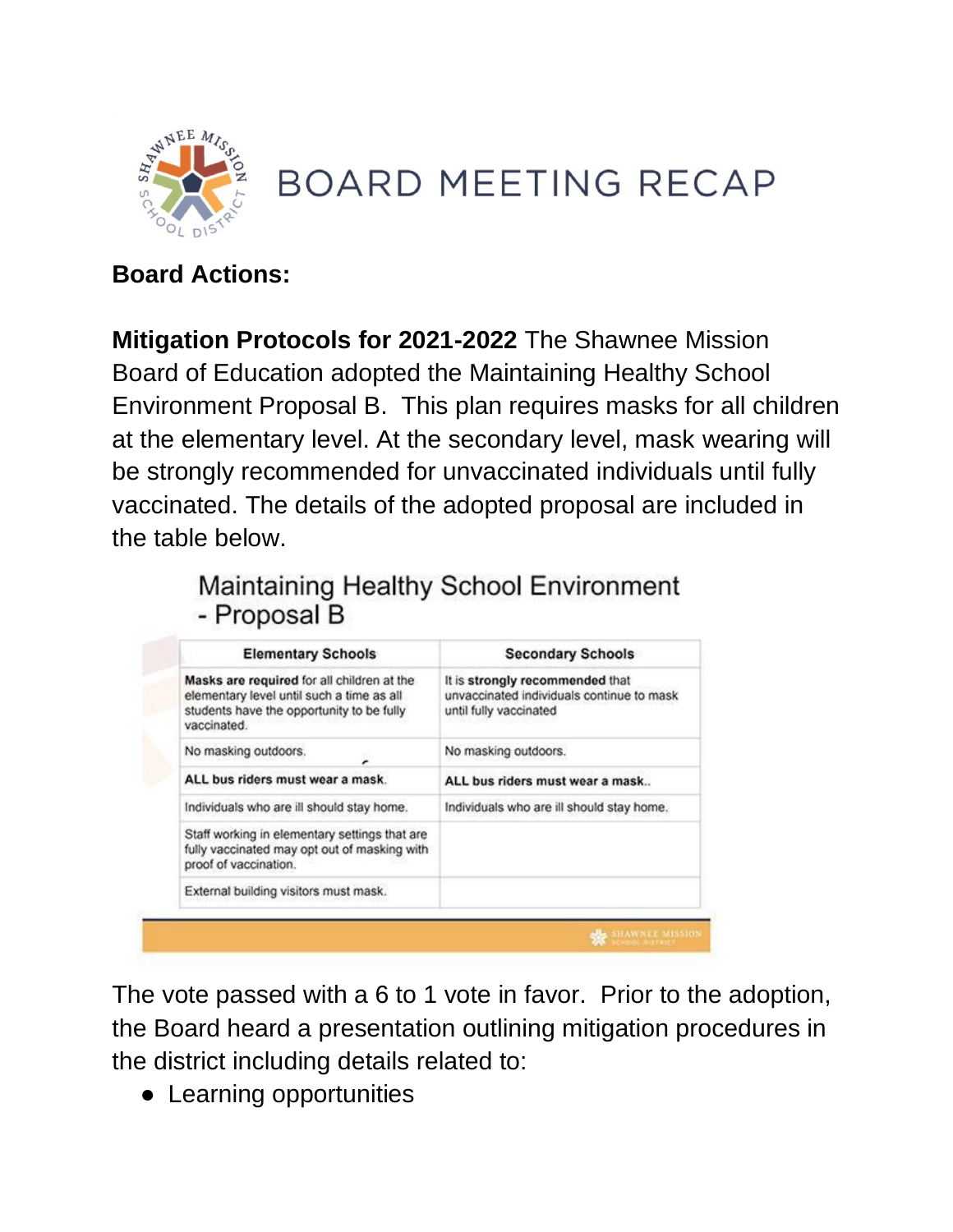- Vaccination and testing
- Maintaining a healthy school environment
- JCDHE contact tracing
- Exclusion from school
- Cohorting, social distancing, and group sizes
- Cleaning and ventilation
- Performing arts and athletics
- Human resources.

[The presentation can be viewed here.](https://go.boarddocs.com/ks/smsd/Board.nsf/files/C5B6BN700D29/$file/COVID%2019%20Mitigating%20Presentation.pdf)

Keeping schools open and safe continues to be a top priority in the SMSD in the 2021-2022 school year.

**Board Policy** Board of Education members held second readings and adopted the following policies: [Board Policy BDA: Developing and Adopting Policy](http://go.boarddocs.com/ks/smsd/Board.nsf/goto?open&id=C4FTBU7685A1) [Board Policy BCBI: Public Participation](http://go.boarddocs.com/ks/smsd/Board.nsf/goto?open&id=C4FTBX768DE8) as amended

**Manual of Procedures** The Board of Education adopted the Manual of Procedures for Board of Education members[.](https://go.boarddocs.com/ks/smsd/Board.nsf/files/C57R7C6C96C2/$file/SMSD%20BOE%20Manual%20Rev%20July%202021.pdf) [This](https://go.boarddocs.com/ks/smsd/Board.nsf/files/C57R7C6C96C2/$file/SMSD%20BOE%20Manual%20Rev%20July%202021.pdf)  [manual can be read here.](https://go.boarddocs.com/ks/smsd/Board.nsf/files/C57R7C6C96C2/$file/SMSD%20BOE%20Manual%20Rev%20July%202021.pdf) The Board also approved proposed manual updates[,](http://go.boarddocs.com/ks/smsd/Board.nsf/goto?open&id=C54RUW6EB3C2) [and those updates can be viewed here.](http://go.boarddocs.com/ks/smsd/Board.nsf/goto?open&id=C54RUW6EB3C2)

**Notice of Hearings** Russell Knapp, chief financial officer, provided [a](https://go.boarddocs.com/ks/smsd/Board.nsf/files/C55GLJ442B66/$file/Notice%20of%20Hearing%20Presentation%202021.pdf) [notice of hearing presentation.](https://go.boarddocs.com/ks/smsd/Board.nsf/files/C55GLJ442B66/$file/Notice%20of%20Hearing%20Presentation%202021.pdf) The Board approved the publication of notice of hearing for the 2021-22 budget and a notice of exceeding the revenue neutral tax rate for the 2021-22 school year, as required by state law.

#### **From the Superintendent Report:**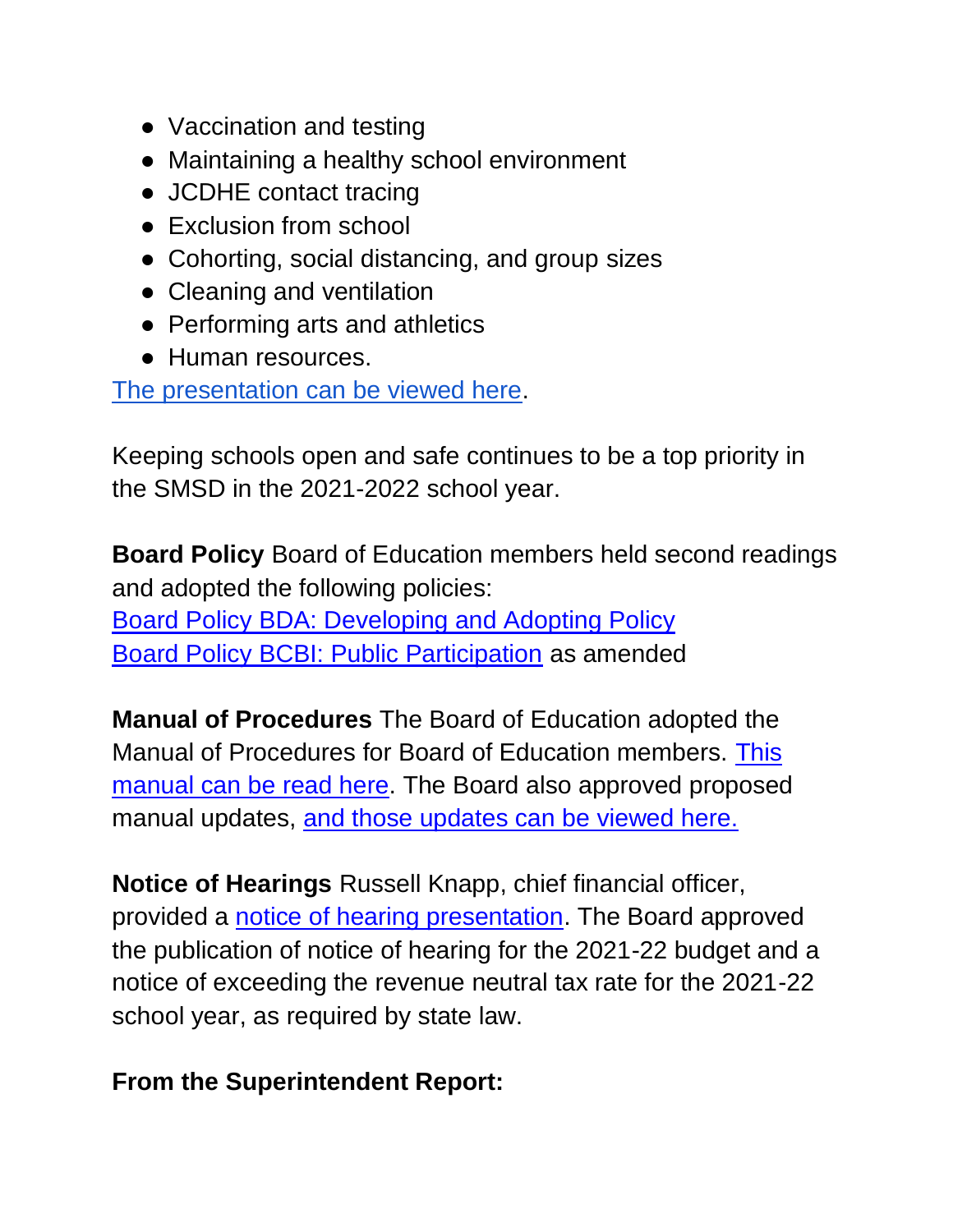The report began with a welcome from Dr. Hubbard for deputy superintendent Dr. Joe Gilhaus and David Stubblefield, associate superintendent for leadership and learning. Though both began their roles officially on July 1, 2021, this marked their first time at the Board meeting table.

Dr. Hubbard also shared the following:



## **Braille National Finalists**

Shawnee Mission is proud to educate two of the best Braille readers in the entire country. Jude Nickson, a fourth-grader from Trailwood Elementary School, and Charlie Bethay, a

junior at Shawnee Mission East, are 2021 finalists in the national Braille Challenge. They are among the top 10 in their age group out of about 1,000 competitors who showed their abilities in reading comprehension, spelling, speed, proofreading, and charts and graphs. Shawnee Mission congratulates them and coach and teacher of the visually impaired, Jeri Hile, who led to this student success.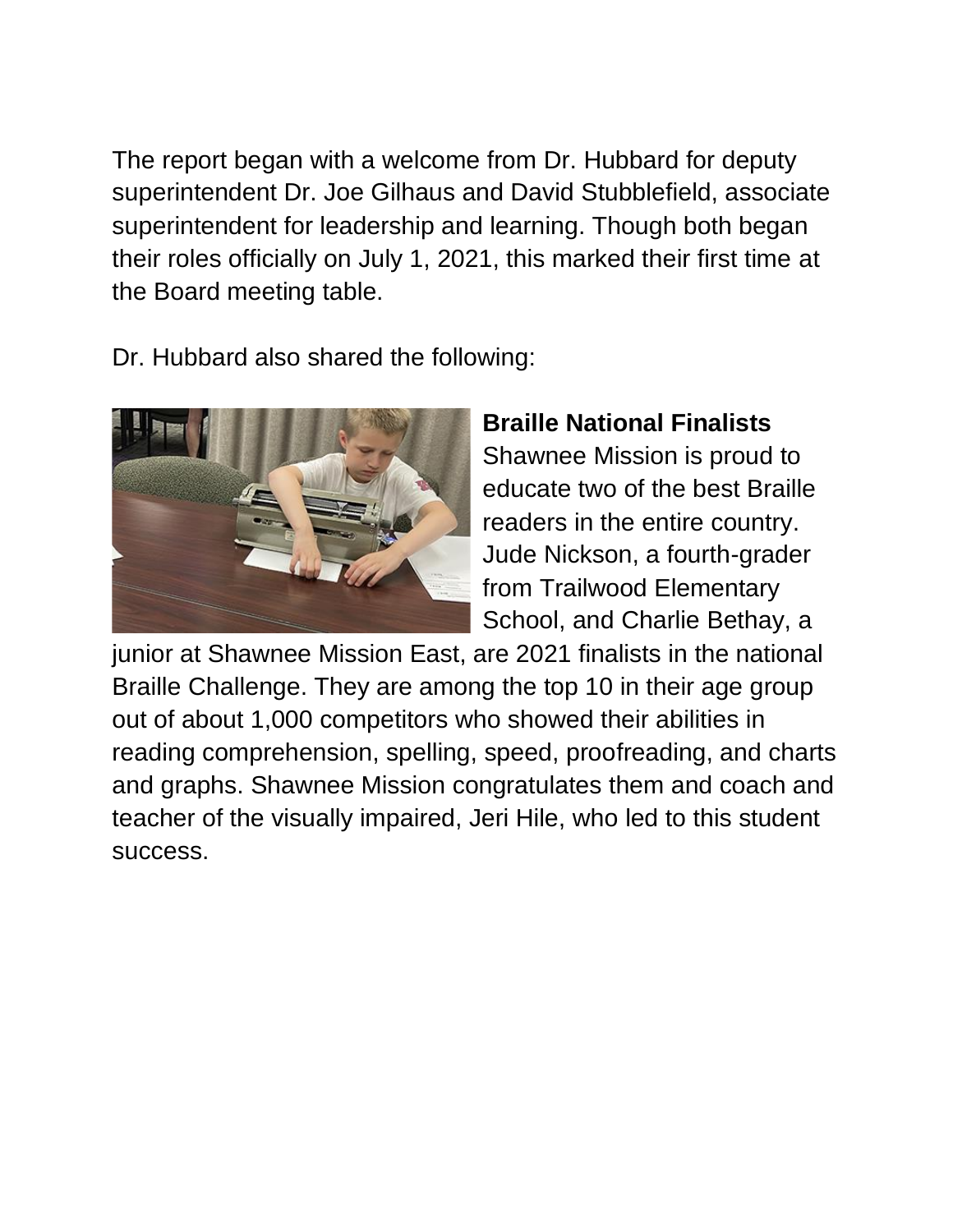

**Jump Start** Shawnee Mission educators are very excited to have helped get some of the district's youngest students ready for school. Jump Start met in multiple classrooms across the district. This program

helps prepare incoming kindergartners ready for the year, practicing literacy and math, and also the skills of being a student. Shawnee Mission thanks all of the educators, family, and community members who made this program possible. The program was offered at our Title I elementary schools and funded with Title I dollars. Shawnee Mission is thrilled to welcome these students in just a couple of weeks.



## **Shawanoe Garden Donation**

Shawanoe Elementary recently celebrated a harvest at their school garden, built with help from the Captain Planet Foundation, joined by Dole Packaged Foods and Price

Chopper. This garden was built to help students at Shawanoe learn a variety of concepts through hands-on activity throughout the year. Congratulations to Kindergarten teacher Crystal Brower and fifth-grade teacher Cassandra Parkinson wrote the grant for students at the school and made many opportunities possible.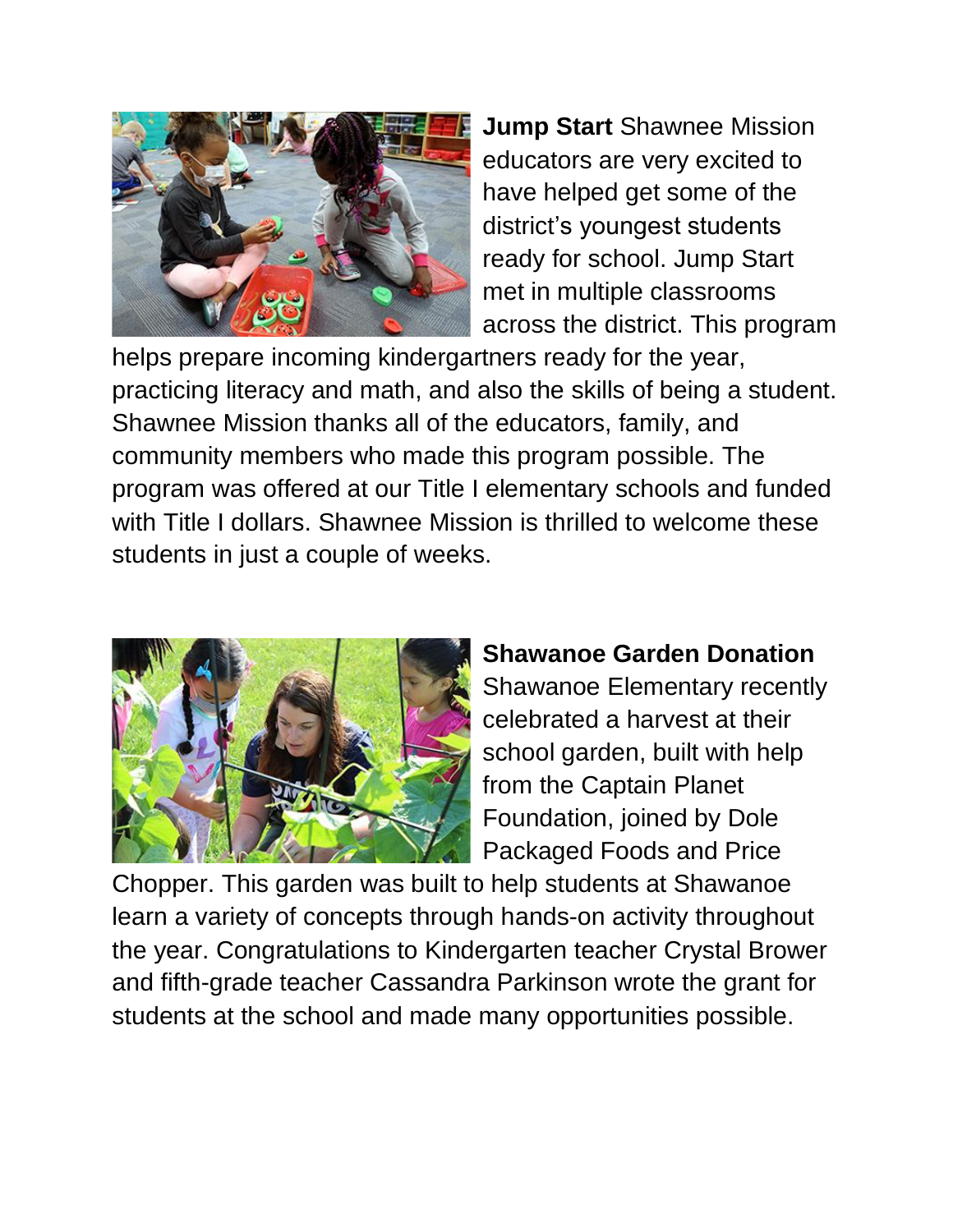

**Summer Enrichment/Satellite Classes**- Shawnee Mission has had students of all ages engaged in learning this summer. Shawnee Mission had more than 500 students attending Summer Academy,

led by Eddie LyDay; More than 500 students were engaged in eSchool summer learning, led by Dr. Laura Brogdon; and more than 1,055 session participants who took part in Summer Enrichment, led by Misty Mayden-Miles. Summer Enrichment took place at Westridge and at the Center for Academic Achievement where students explored Shawnee Mission's Signature Programs. Thanks to everyone who was a part of summer learning this year!



## **Food Service and Summer**

**Meals** This summer Shawnee Mission had a lot of phenomenal work going on to get students fed during the summer. Shawnee Mission had five sites open and also had

meals available for Summer Academy and Enrichment students. Superintendent Dr. Michelle Hubbard said it has been a tremendous job done by our food service team. Shawnee Mission thanks them and all student services and school building staff, security staff, and volunteers from across our community who helped make sure students had the meals they needed during the summer.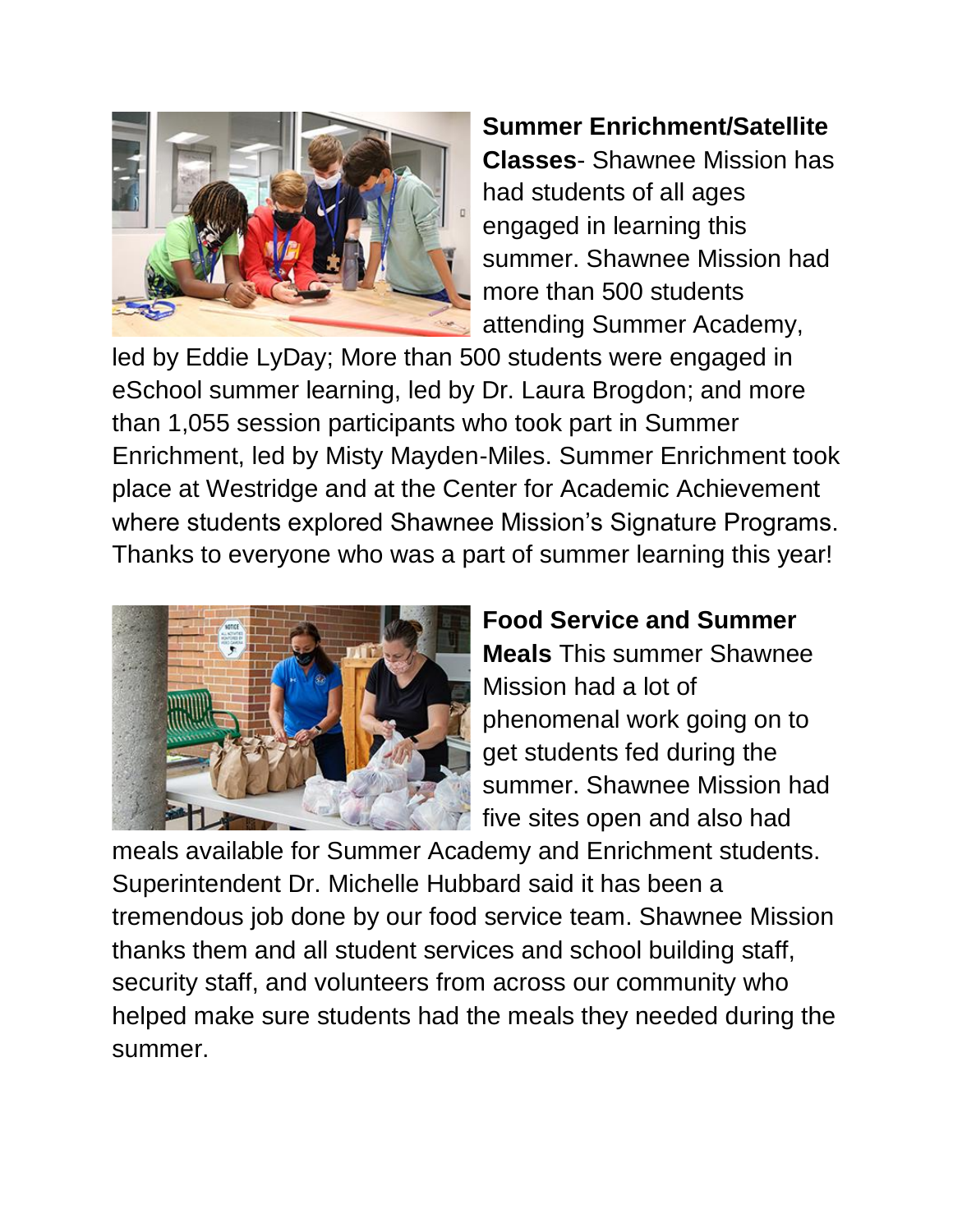

**Construction/Bond Update** It has also been a busy summer of construction here in Shawnee Mission. This work has been made possible due to the community's approval of the bond issue earlier this year. Dr.

Hubbard shared several highlights including:

Five elementary schools received playground replacements including Belinder, Overland Park, Prairie, Roesland, and Sunflower.

Shawnee Mission Northwest is undergoing extensive construction on the mall area and to some restrooms. The space has had some steel work completed, workers started framing the mezzanine walls, and they've installed some temporary walls in the mall and around bathrooms in preparation for students returning soon.

At John Diemer, workers are in the process of finishing up demolition and an initial rough grading is being completed around the job site. When that is complete, the contractor will begin establishing a building pad.

Westwood View is also coming out of the ground. Current construction activity includes temporary power and roads, concrete footing pours, and an underground plumbing layout.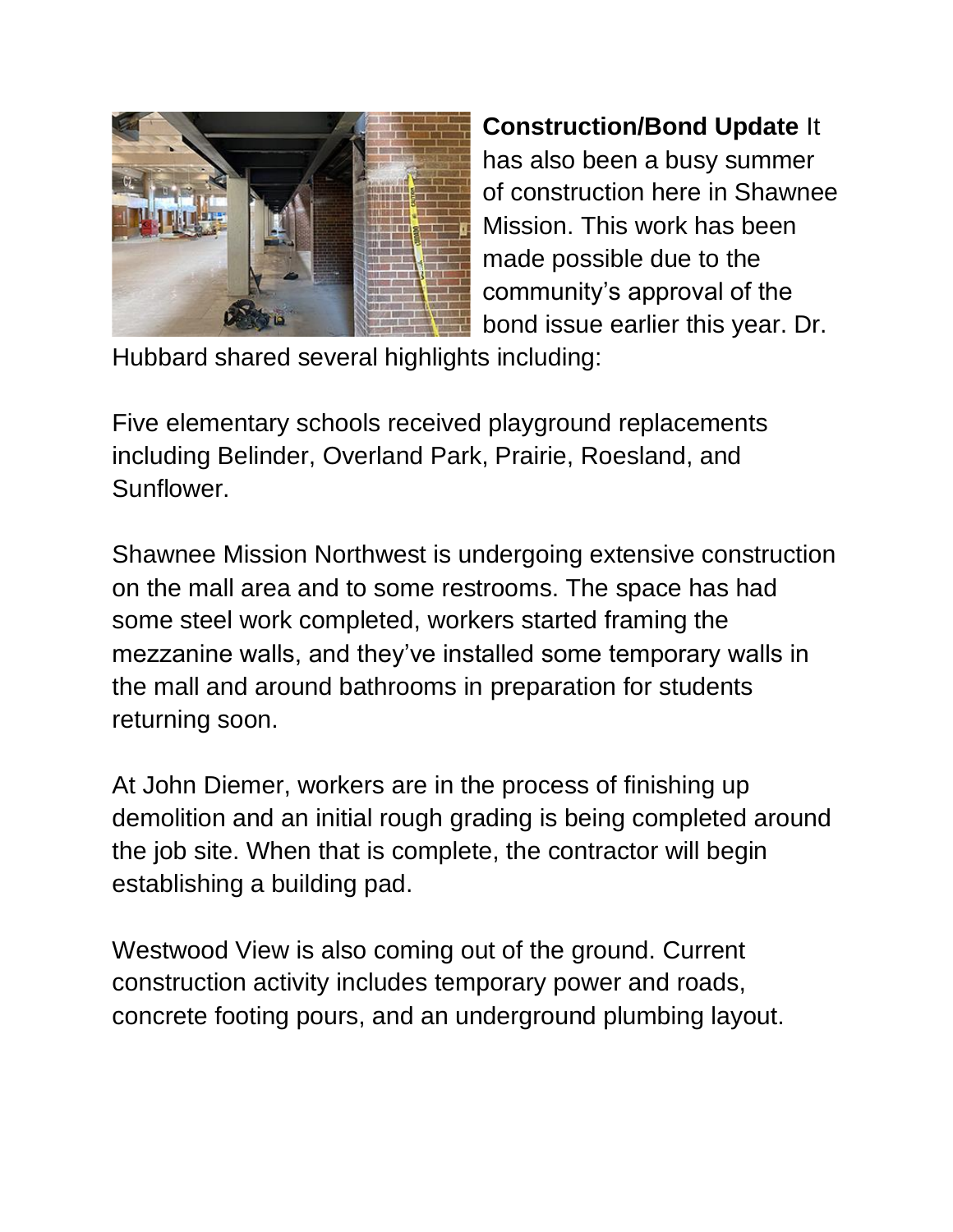

**HR Update**- Shawnee Mission will be holding a job fair from 3:30 to 6:30 p.m. on Wednesday, August 4 at Shawnee Mission West. This will be for non-teaching positions like operations and

maintenance, food service, paraeducators and aides, information and communication technology, and bus drivers. Those who attend will be able to learn about these positions and the benefits included, walk through the application process, and do a quickscreen interview.

Free COVID vaccinations also will be available onsite for anyone attending. Those will be distributed with help from the Johnson County Department of Health and Environment.

All of the open positions give new staff a chance to work with kids and help them achieve their personal best.



**New Team Member Academy** On Tuesday, August 3, Shawnee Mission welcomes new teachers to the New Team Member Academy. This is a great opportunity for new teachers to take tours of their new work

environments and meet new colleagues, and they also will have some time for professional development and reviewing best practices. It is one of the great kickoffs to the school year, and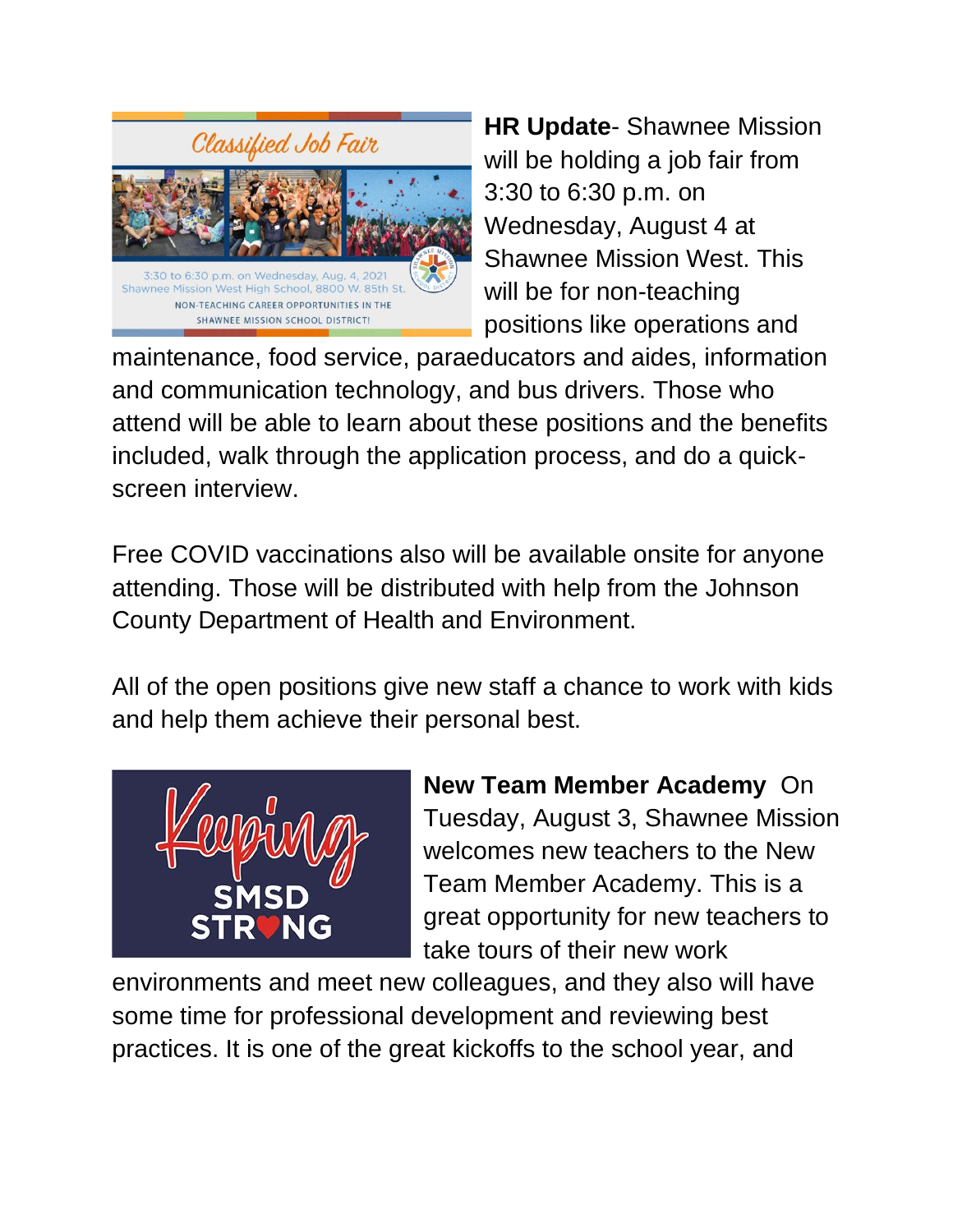Shawnee Mission has some tremendous individuals with a heart for students getting started in a couple of weeks.



#### **ONLINE VERIFICATION NOW OPEN!**

#### **Reminder about Online**

**Verification** Dr. Hubbard shared a reminder that it's time to complete online verification. This process is open in Skyward, which you can get to from our website. For more info

and instructions [click here.](https://www.smsd.org/about/news-archives/news-archive-details/~board/2021-2022-district-news/post/action-needed-time-to-complete-online-verification-forms) Families are able to fill out a series of forms, including a new one this year called the Household Economic Survey (HES). All students will be able to eat breakfast and lunch at no cost this year, however, this form can potentially generate additional state funds for SMSD schools. Qualifying on the HES also provides other benefits to eligible families, which may include free and reduced transportation fees and Pre-K enrollment.

Correction: The June 14 Board Recap included an incorrect percentage number and we regret the error. The correct information is as follows: Board members approved an increase in the 2021-2022 classified salary schedule. This included a 1.45% increase on the base salary, step movement, and an increase in the district-paid portion of the health insurance premium of \$36 monthly. The increase aligns with the agreement reached by the NEA-SM and SMSD IBB team for Professional Employees.

This publication, provided after each Shawnee Mission Board of Education meeting, provides a recap of some actions taken by the